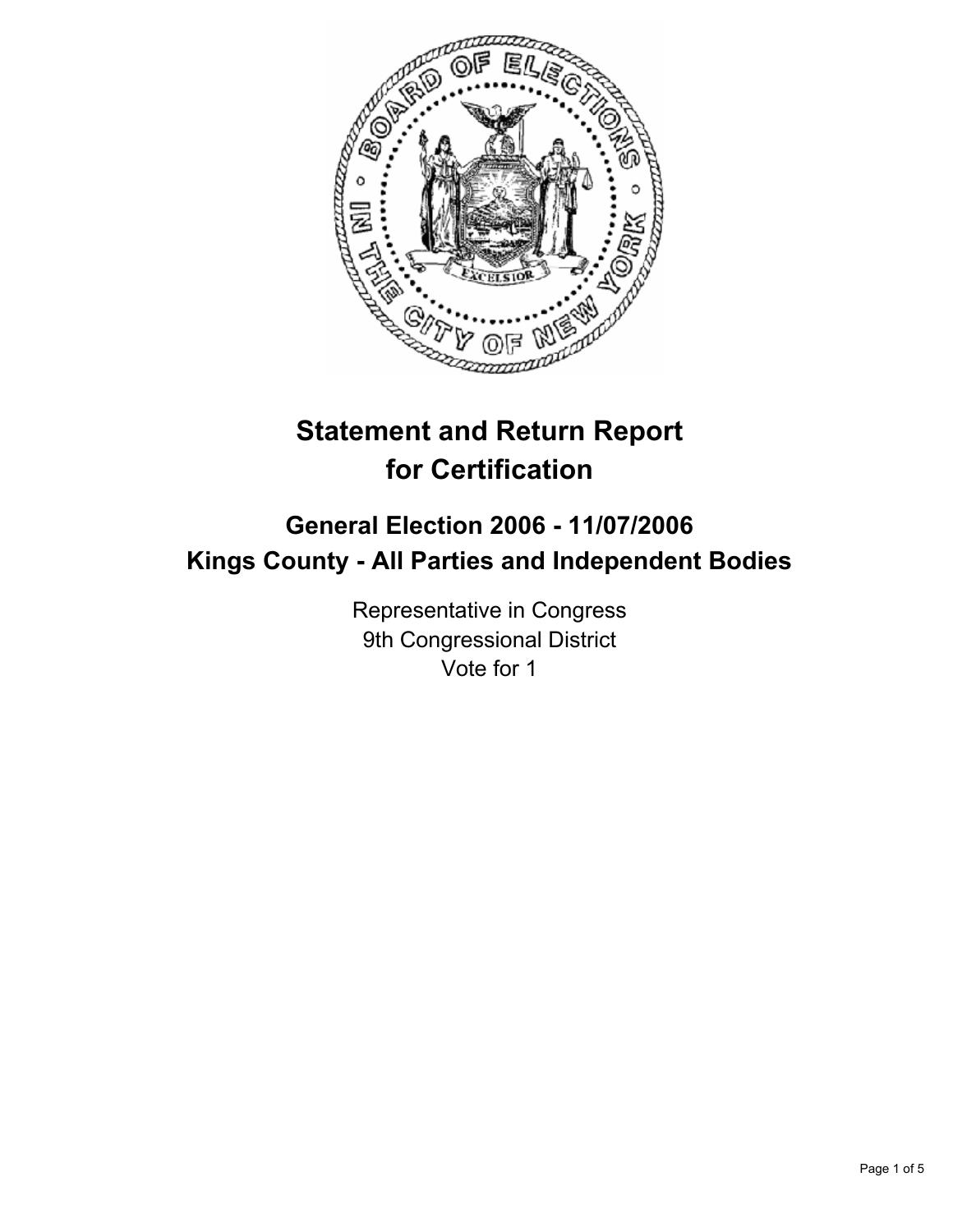

# **Assembly District 41**

| PUBLIC COUNTER                      | 8,526 |
|-------------------------------------|-------|
| <b>EMERGENCY</b>                    | 129   |
| ABSENTEE/MILITARY                   | 235   |
| <b>FEDERAL</b>                      | 43    |
| AFFIDAVIT                           | 85    |
| <b>Total Ballots</b>                | 9,018 |
| ANTHONY D WEINER (DEMOCRATIC)       | 6,050 |
| ANTHONY D WEINER (WORKING FAMILIES) | 388   |
| <b>Total Votes</b>                  | 6,438 |
| Unrecorded                          | 2.580 |

# **Assembly District 44**

| PUBLIC COUNTER                      | 1,152 |
|-------------------------------------|-------|
| <b>EMERGENCY</b>                    |       |
| ABSENTEE/MILITARY                   | 29    |
| <b>FEDERAL</b>                      | 3     |
| AFFIDAVIT                           | 10    |
| <b>Total Ballots</b>                | 1,194 |
| ANTHONY D WEINER (DEMOCRATIC)       | 660   |
| ANTHONY D WEINER (WORKING FAMILIES) | 58    |
| <b>Total Votes</b>                  | 718   |
| Unrecorded                          | 476   |

#### **Assembly District 45**

| <b>PUBLIC COUNTER</b>                 | 9,662  |
|---------------------------------------|--------|
| <b>EMERGENCY</b>                      | 39     |
| ABSENTEE/MILITARY                     | 300    |
| <b>FEDERAL</b>                        | 52     |
| <b>AFFIDAVIT</b>                      | 100    |
| <b>Total Ballots</b>                  | 10,153 |
| ANTHONY D WEINER (DEMOCRATIC)         | 6,588  |
| ANTHONY D WEINER (WORKING FAMILIES)   | 413    |
| DAVID N. GARDENIR (WRITE-IN)          |        |
| <b>GERSHON M. KRANCZER (WRITE-IN)</b> |        |
| KENNETH WRIGHT (WRITE-IN)             |        |
| TINA F. GRAY (WRITE-IN)               |        |
| <b>Total Votes</b>                    | 7,005  |
| Unrecorded                            | 3,148  |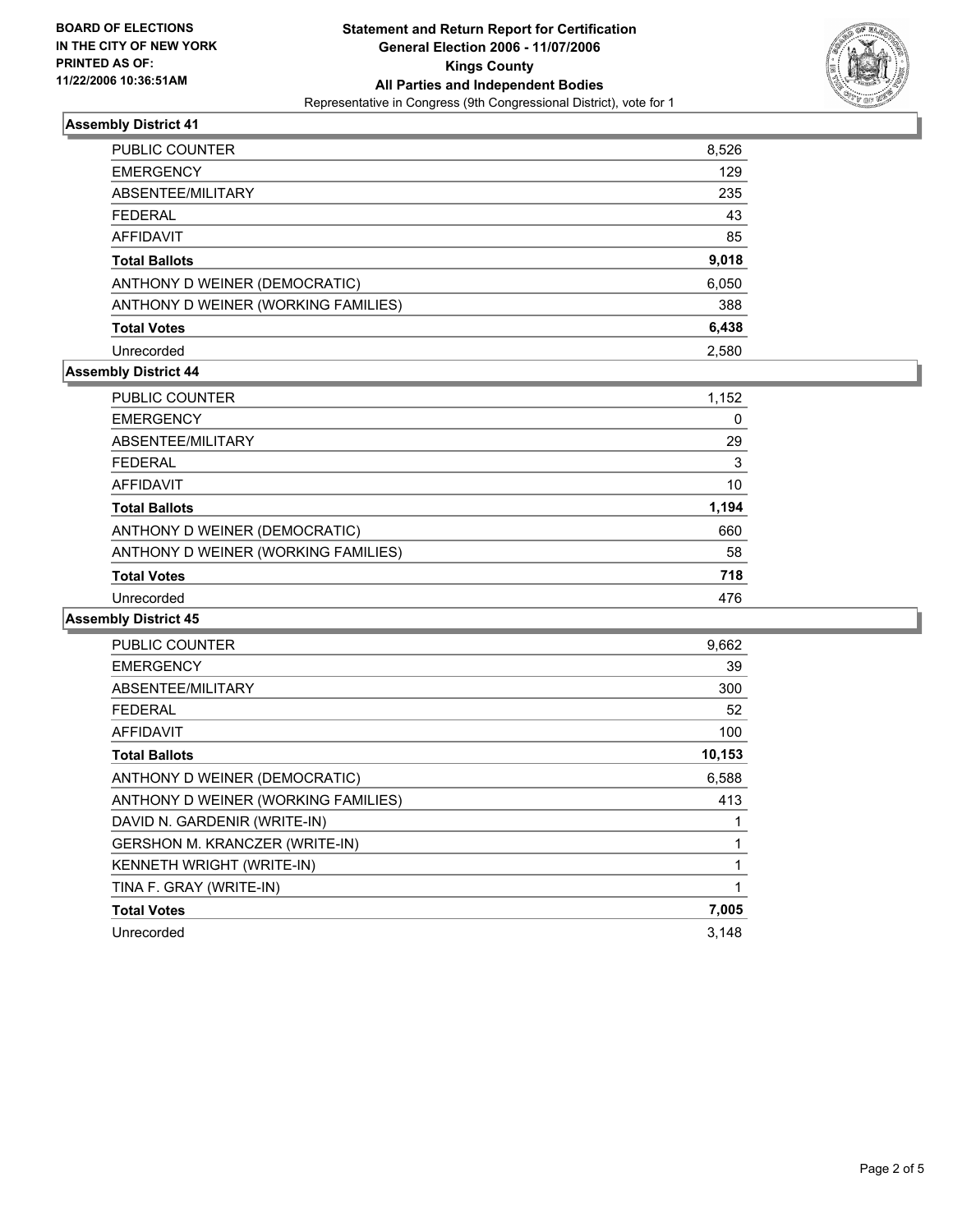

# **Assembly District 46**

| PUBLIC COUNTER                      | 122 |
|-------------------------------------|-----|
| <b>EMERGENCY</b>                    |     |
| ABSENTEE/MILITARY                   |     |
| <b>FEDERAL</b>                      |     |
| AFFIDAVIT                           |     |
| <b>Total Ballots</b>                | 130 |
| ANTHONY D WEINER (DEMOCRATIC)       | 79  |
| ANTHONY D WEINER (WORKING FAMILIES) | 6   |
| <b>Total Votes</b>                  | 85  |
| Unrecorded                          | 45  |

# **Assembly District 47**

| PUBLIC COUNTER                      | 219 |
|-------------------------------------|-----|
| <b>EMERGENCY</b>                    |     |
| ABSENTEE/MILITARY                   | ົ   |
| <b>FEDERAL</b>                      |     |
| AFFIDAVIT                           | 2   |
| <b>Total Ballots</b>                | 223 |
| ANTHONY D WEINER (DEMOCRATIC)       | 145 |
| ANTHONY D WEINER (WORKING FAMILIES) | 5   |
| <b>Total Votes</b>                  | 150 |
| Unrecorded                          | 73  |

#### **Assembly District 48**

| 1,535 |
|-------|
|       |
| 61    |
| 28    |
| 15    |
| 1,639 |
| 998   |
| 71    |
| 1,069 |
| 570   |
|       |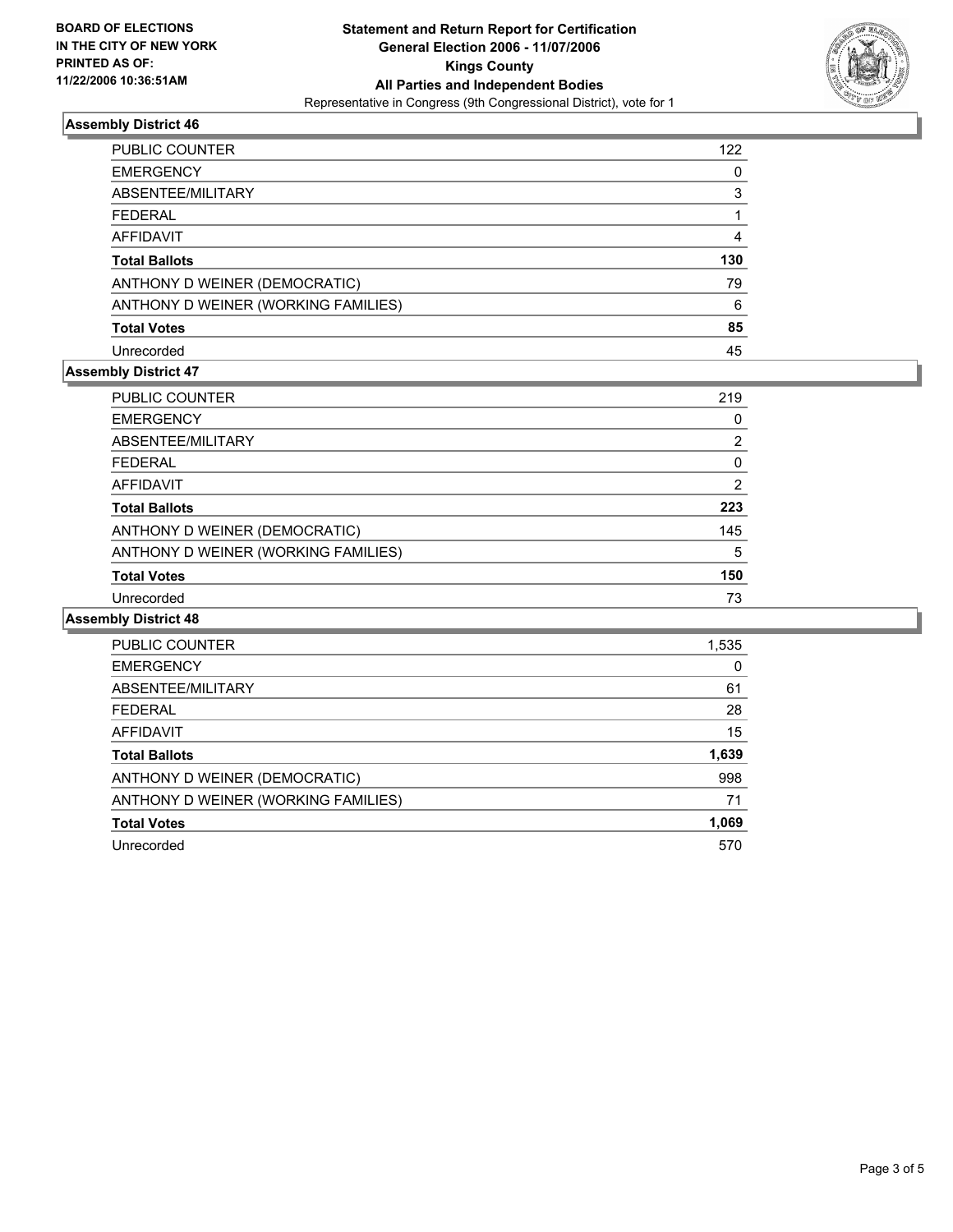

# **Assembly District 59**

| <b>PUBLIC COUNTER</b>               | 7,436 |  |
|-------------------------------------|-------|--|
| <b>EMERGENCY</b>                    | 26    |  |
| ABSENTEE/MILITARY                   | 182   |  |
| <b>FEDERAL</b>                      | 26    |  |
| AFFIDAVIT                           | 62    |  |
| <b>Total Ballots</b>                | 7,732 |  |
| ANTHONY D WEINER (DEMOCRATIC)       | 4,660 |  |
| ANTHONY D WEINER (WORKING FAMILIES) | 464   |  |
| CHARLES SEIDEMAN (WRITE-IN)         | 2     |  |
| JOSEPH PASCARELLA (WRITE-IN)        |       |  |
| S MILSTEIN (WRITE-IN)               |       |  |
| <b>Total Votes</b>                  | 5,128 |  |
| Unrecorded                          | 2.604 |  |